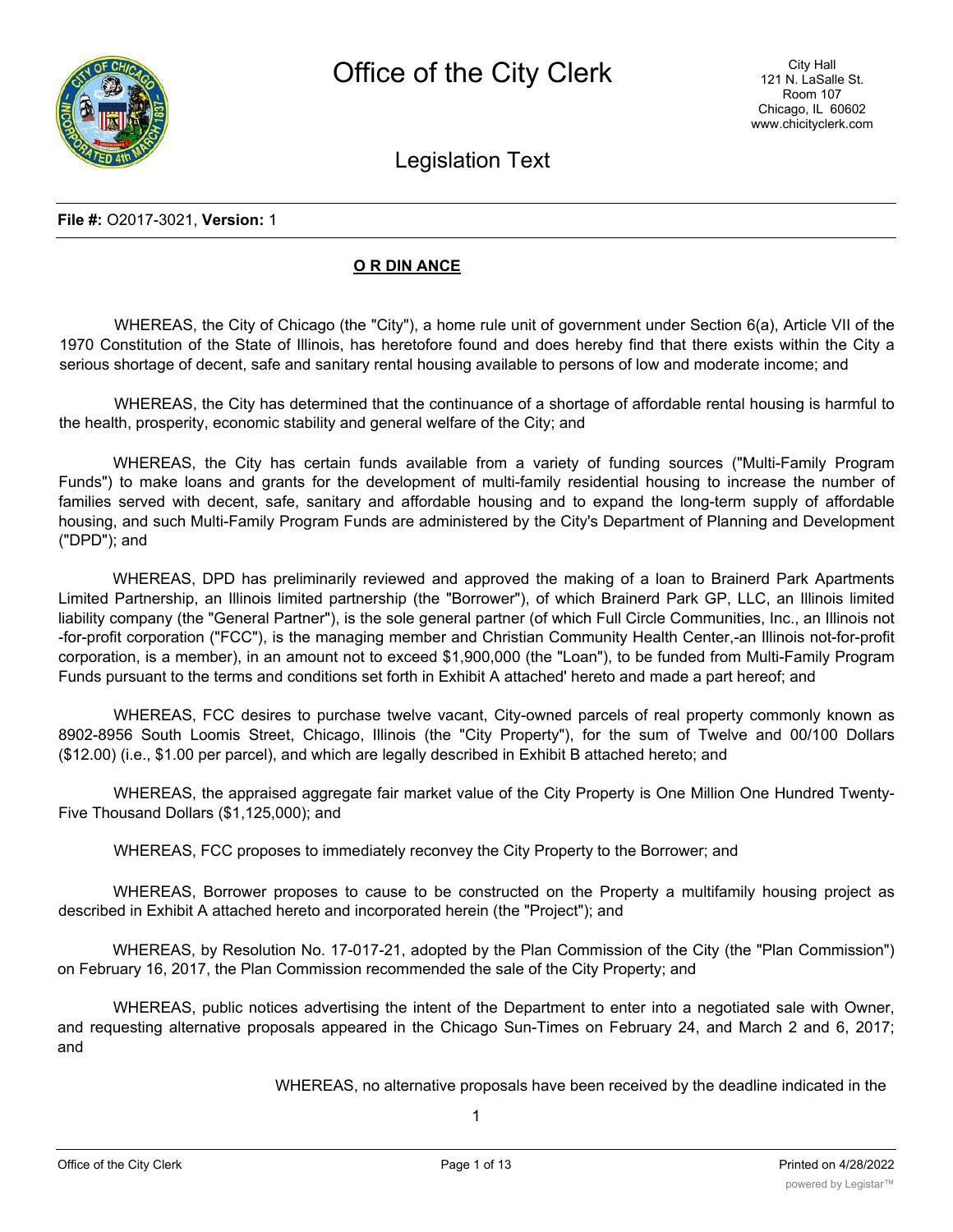aforesaid notice; and

WHEREAS, the Illinois General Assembly pursuant to 20 ILCS 3805/7.28 (as supplemented, amended and restated from time to time, the "Act") has authorized a program allowing the allocation of certain tax credits for qualified donations made in connection with affordable housing projects; and

WHEREAS, on January 16, 2002, the City Council enacted an ordinance published in the Journal of Proceedings for such date at pages 77362 through 77366, inclusive, as amended by an ordinance adopted by City Council on September 4, 2003 and published in the Journal of Proceedings for such date at pages 6475 through 6626, inclusive, which authorized the establishment of a program (as supplemented, amended and restated from time to time, the "Donation Tax Credit Program") to be implemented by DPD in connection with the use of certain tax credits authorized by the Act; and

WHEREAS, the City's conveyance of the City Property to FCC may qualify under the Donation Tax Credit Program as an eligible donation, and may generate certain additional proceeds for the Project; and

#### **BE IT ORDAINED BY THE CITY COUNCIL OF THE CITY OF CHICAGO:**

SECTION 1. Incorporation of Recitals. The above recitals are expressly incorporated in and made a part of this ordinance as though fully set forth herein.

SECTION 2. Loan. Upon the approval and availability of the Additional Financing as shown in Exhibit A hereto, the Commissioner of DPD (the "Commissioner") or any successor department thereto and a designee of the Commissioner (collectively, the "Authorized Officer") are each hereby authorized, subject to approval by the Corporation Counsel, to enter into and execute such agreements and instruments, and perform any and all acts as shall be necessary or advisable in connection with the implementation of the Loan. The Authorized Officer is hereby authorized, subject to the approval of the Corporation Counsel, to negotiate any and all terms and provisions in connection with the Loan which do not substantially modify the terms described in Exhibit A hereto. Upon the execution and receipt of proper documentation, the Authorized Officer is hereby authorized to disburse the proceeds of the Loan to the Borrower.

SECTION 3. Qualification as Affordable Housing. The Project shall be deemed to qualify as "Affordable Housing" for purposes of Chapter 16-18 of the Municipal Code of Chicago. Section 2-45-115 of the Municipal Code of Chicago shall not apply to the Project or the Property (as defined on Exhibit A hereto).

SECTION 4. Agreement. The sale of the City Property to FCC in the amount of Twelve and 00/100 Dollars (\$12.00) is hereby approved. This approval is expressly conditioned upon the City entering into a Loan agreement with the Borrower.

SECTION 5. Deed. The Mayor or his proxy is authorized to execute, and the City Clerk is authorized to attest, one or more quitclaim deeds conveying the City Property to FCC, or to a land trust of which FCC is the sole beneficiary, or to a business entity of which the FCC is the sole controlling party or which is comprised of the same principal parties, for immediate re-conveyance to the Borrower.

2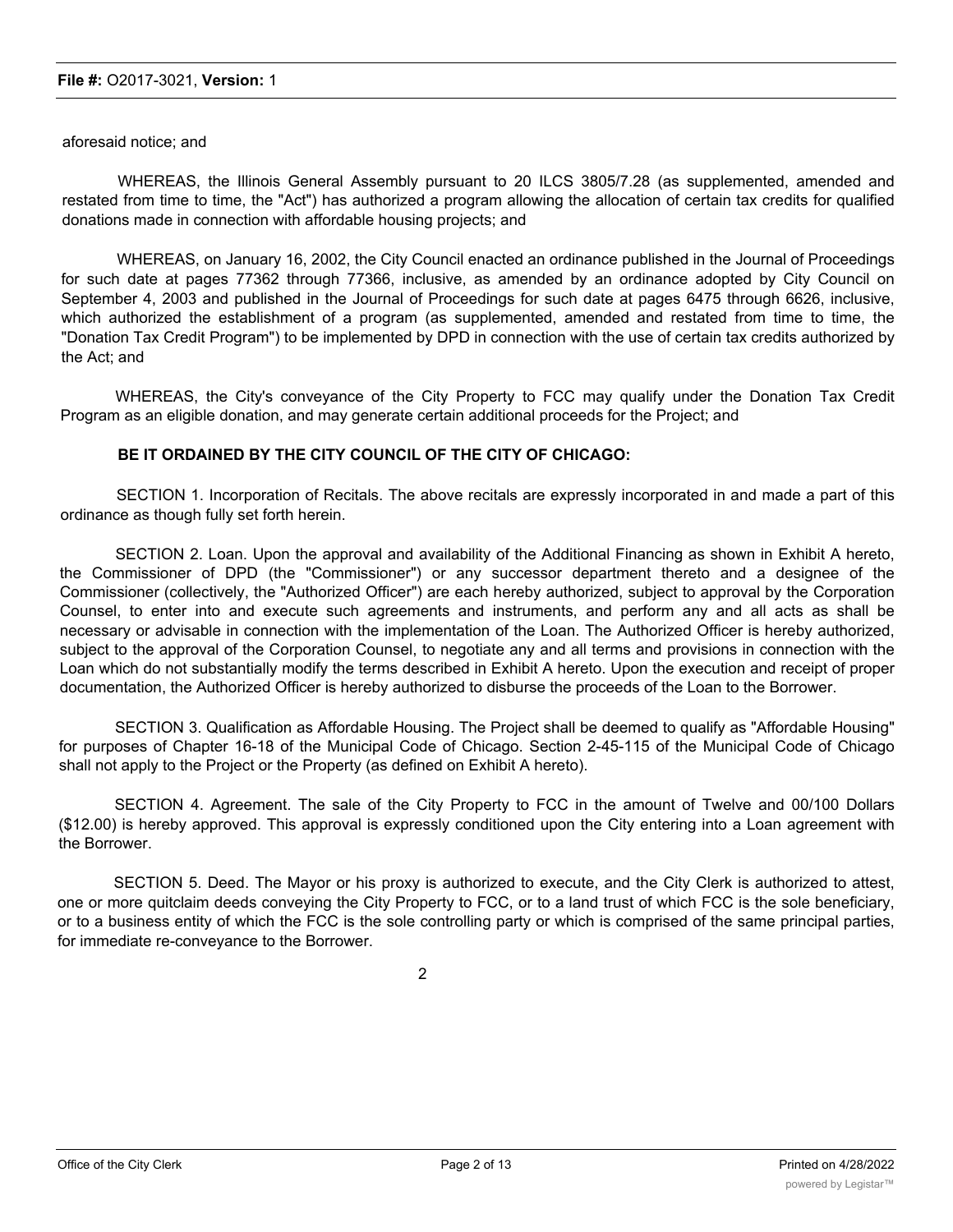The following provisions shall govern the City's conveyance of the City Property to FCC:

i) Form of Quitclaim Deed. The City shall convey to FCC title to the City Property by quitclaim deed for the sum of Twelve and 00/100 Dollars (\$12.00), which shall be paid by FCC to the City on the date the City conveys the City Property. FCC acknowledges and agrees that the City Property has an appraised fair market value price of approximately One Million One Hundred Twenty-Five Thousand Dollars (\$1,125,000). Without limiting the quitclaim nature of the deed, the conveyance of and title to the City Property shall, in addition to the provisions of this Ordinance, be subject to:

- a) general real estate taxes and any special assessments or other taxes;
- b) all easements, encroachments, covenants and restrictions of record and not shown of record;
- c) such other title defects as may exist; and
- d) any and all exceptions caused by the acts of FCC, its affiliates or its agents.

ii) Taxes. The City shall use reasonable efforts to obtain the waiver or release of any delinquent real estate taxes or tax liens on the City Property prior to the closing, to the extent such taxes or tax liens can be waived or released through submission of an abatement letter to the Cook County Treasurer, a motion to vacate a tax sale or a petition for exemption. If the City is unable to obtain the waiver or release of any such tax liens or is unable to cause the title company to insure over such tax liens, or if the City Property is encumbered with any other unpermitted exceptions, FCC shall have the option to do one of the following: (a) accept title to the City Property subject to the unpermitted exceptions, which shall then become permitted exceptions; or (b) elect not to purchase the City Property.

iii) Financing. Neither FCC nor the Borrower shall, without prior written consent of DPD, which shall be in DPD's sole discretion, engage in any financing or other transaction which would create an encumbrance or lien on the City Property (other than Financing described on Exhibit A).

iv) Closing. The closing for the City Property to FCC and FCC's re-conveyance of the City Property to the Borrower shall take place simultaneously and sequentially and on such date and at such place as the parties may mutually agree to in writing.

v) Recordation of Quitclaim Deed(s). FCC shall promptly record, or cause to be recorded, the quitclaim deed(s) for the City Property in the Office of the Recorder of Deeds of Cook County, Illinois. FCC or the Borrower shall pay all costs for so recording the quitclaim deed(s).

vi) Escrow. In the event that FCC requires conveyance through an escrow, FCC shall pay all escrow fees.

vii) "AS IS" SALE. FCC ACKNOWLEDGES THAT IT HAS HAD ADEQUATE OPPORTUNITY TO INSPECT AND EVALUATE THE STRUCTURAL, PHYSICAL AND ENVIRONMENTAL CONDITION AND RISKS OF THE PROPERTY AND ACCEPTS THE RISK THAT ANY INSPECTION MAY NOT DISCLOSE ALL MATERIAL MATTERS AFFECTING THE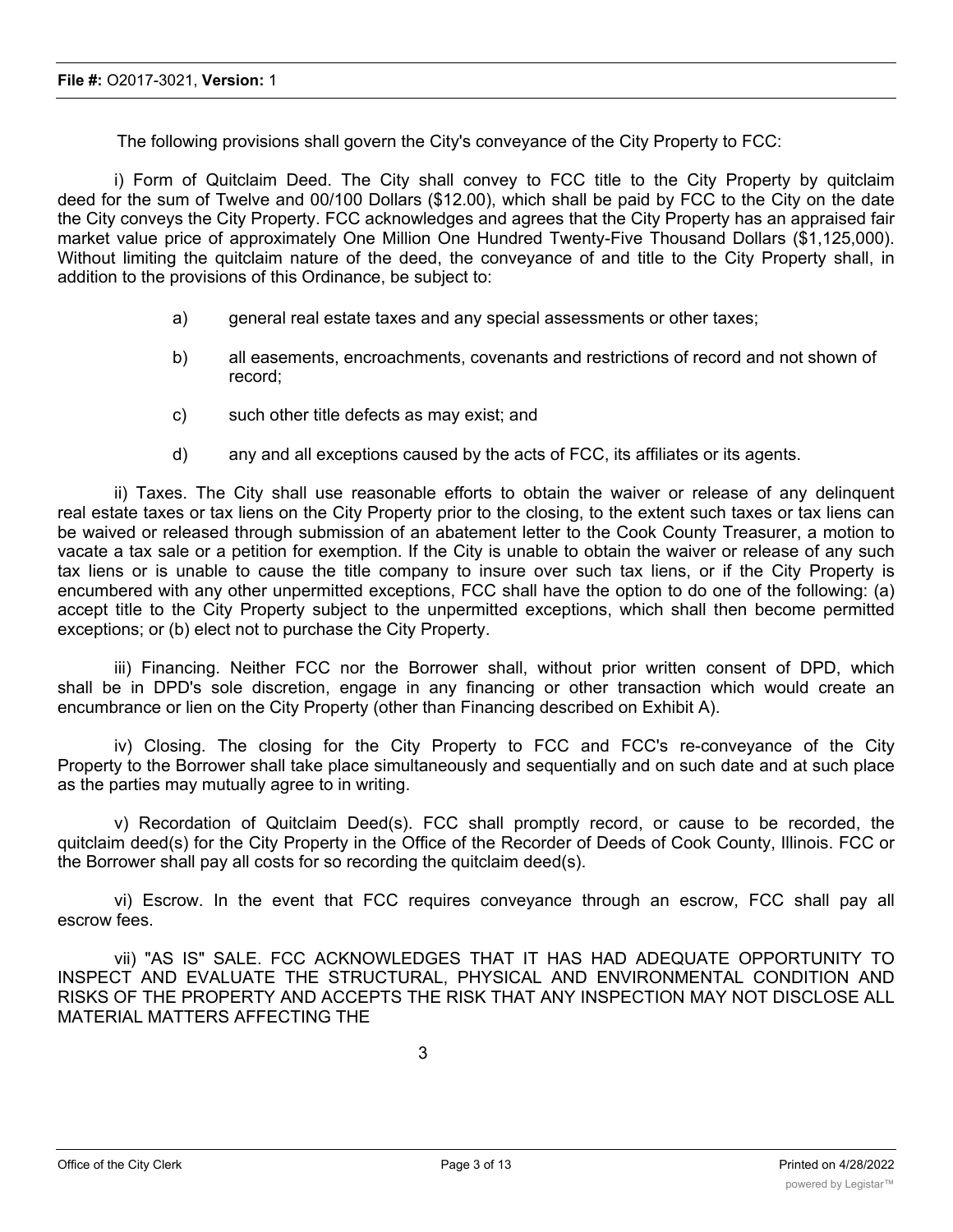PROPERTY (AND ANY IMPROVEMENTS THEREON). FCC OR THEIR REPRESENTATIVE MUST OBTAIN A RIGHT OF ENTRY AGREEMENT FROM THE CITY PRIOR TO ACCESSING THE PROPERTY AT ANY TIME PRIOR TO CONVEYANCE. THE CITY MUST APPROVE THE SCOPE OF WORK ASSOCIATED WITH THE RIGHT OF ENTRY BEFORE IT IS CONDUCTED. FCC AGREES TO ACCEPT THE PROPERTY IN ITS "AS IS," "WHERE IS" AND "WITH ALL FAULTS" CONDITION AT CLOSING WITHOUT ANY COVENANT, REPRESENTATION OR WARRANTY, EXPRESS OR IMPLIED, OF ANY KIND, AS TO THE STRUCTURAL, PHYSICAL OR ENVIRONMENTAL CONDITION OF THE PROPERTY OR THE SUITABILITY OF THE PROPERTY FOR ANY PURPOSE WHATSOEVER. FCC ACKNOWLEDGES THAT IT IS RELYING SOLELY UPON ITS OWN INSPECTION AND OTHER DUE DILIGENCE ACTIVITIES AND NOT UPON ANY INFORMATION (INCLUDING, WITHOUT LIMITATION, ENVIRONMENTAL STUDIES OR REPORTS OF ANY KIND) PROVIDED BY OR ON BEHALF OF THE CITY OR ITS AGENTS OR EMPLOYEES WITH RESPECT THERETO. FCC AGREES THAT IT IS FCC'S SOLE RESPONSIBILITY AND OBLIGATION TO PERFORM ANY ENVIRONMENTAL REMEDIATION WORK AND TAKE SUCH OTHER ACTION AS IS NECESSARY TO PUT THE PROPERTY IN A CONDITION WHICH IS SUITABLE FOR ITS INTENDED USE.

(viii) Environmental Requirements:

1. Phase I Environmental Site Assessment (ESA) must be conducted in conformance with ASTM E- 1527-13 is required and must be performed within 180 days prior to closing. A reliance letter naming the City of Chicago as an authorized user must be provided by the environmental professional conducting the Phase I ESA.

2. FCC must enroll the Project in the Illinois Environmental Protection Agency's ("IEPA") Site Remediation Program ("SRP") and obtain a comprehensive residential No Further Remediation Letter.

3. FCC shall undertake all investigation, removal, response, disposal, remediation and other activities that may be required and take all necessary and proper steps to obtain a comprehensive residential Final No Further Remediation Letter ("Final NFR Letter") from the IEPA approving the use of the Property for the Project.

4. FCC must obtain the Draft No Further Remediation Letter ("Draft NFR Letter") from IEPA prior to closing.

5. Any underground storage tanks ("USTs") identified must be removed and closed in accordance with applicable regulations and any identified leaking USTs must be properly addressed in accordance with 35 III. Adm. Code 734.

6. FCC shall be solely responsible for all site preparation, SRP and environmental oversight costs, including, but not limited to, report preparation, IEPA fees, remediation oversight, the removal of soil, pre-existing building foundations, soil exceeding the lEPA's Tiered Approach to Cleanup Objectives forthe proposed uses of the Project, and demolition debris, the removal, disposal, storage, remediation, removal or treatment of "Hazardous Substances" (as defined below) from the Property, and the construction of any engineered barriers required to obtain the Final NFR Letter. "Hazardous Substance" means any toxic substance, hazardous substance, hazardous material, hazardous chemical or hazardous, toxic or dangerous waste defined or qualifying as such in (or for the purposes of)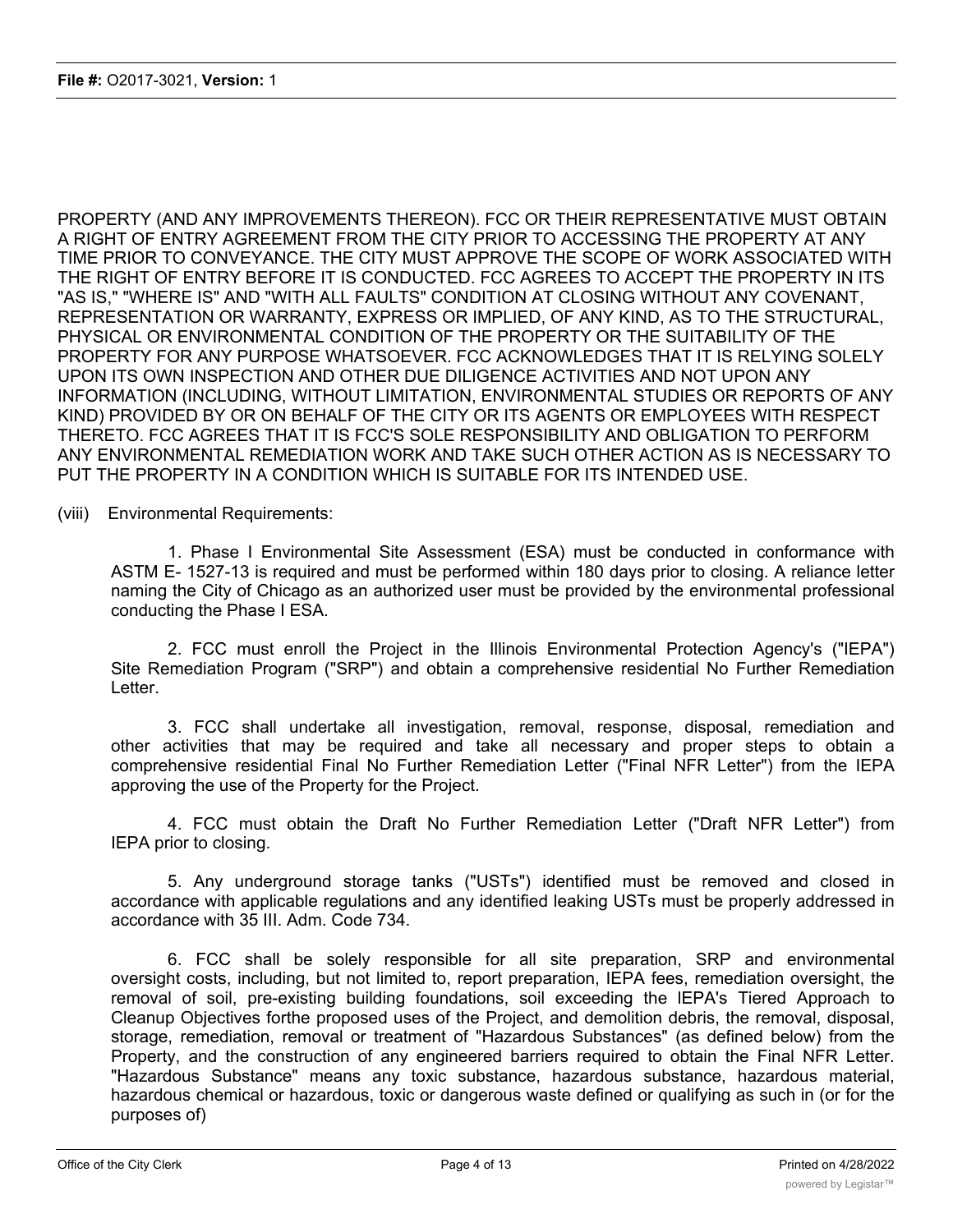4

any Environmental Laws, or any pollutant, toxic vapor, or contaminant, and shall include, but not be limited to, petroleum (including crude oil or any fraction thereof), any radioactive material or by-product material, polychlorinated biphenyls and asbestos in any form or condition.

7. The City, acting through 2FM, shall have the right to review and approve in advance all documents submitted to the IEPA under the SRP, as amended or supplemented from time to time, including, without limitation; the Comprehensive Site Investigation Report/Remedial Objectives Report/Remedial Action Report, the Remedial Action Completion Report, the Comprehensive Draft NFR Letter, the Final NFR Letter and any changes thereto.

8. FCC shall promptly transmit to the City copies of all SRP Documents prepared or received after the date hereof, including, without limitation, any written communications delivered to or received from the IEPA or other regulatory agencies with respect to the Remediation Work.

9. FCC acknowledges and agrees that the City will not issue a Certificate of Completion or a Certificate of Occupancy for the Project and occupancy may not occur until the IEPA has issued, and the City has approved, a Final NFR Letter for the Project.

10. FCC must record and abide by the terms and conditions of the Final NFR Letter, including but not limited to the maintenance of all preventative, engineering and institutional controls.

11. FCC must comply with all applicable "Environmental Laws" (as defined below). "Environmental Laws" means any and all Laws (as defined below) relating to the regulation and protection of human health, safety, the environment and natural resources now or hereafter in effect, as amended or supplemented from time to time, including, without limitation, the Comprehensive Environmental Response, Compensation and Liability Act, 42 U.S.C. § 9601 et seq., the Resource Conservation and Recovery Act, 42 U.S.C. § 6901 et seq., the Hazardous Materials Transportation Act, 49 U.S.C. § 5101 et seq., the Federal Water Pollution Control Act, 33 U.S.C. § 1251 et seq., the Clean Air Act, 42 U.S.C. § 7401 et seq., the Toxic Substances Control Act, 15 U.S.C. § 2601 et seq., the Federal Insecticide, Fungicide, and Rodenticide Act, 7 U.S.C. § 136 et seq., the Occupational Safety and Health Act, 29 U.S.C. § 651 et seq., any and all regulations promulgated under such Laws, and all analogous state and local counterparts or equivalents of such Laws, including, without limitation, the Illinois Environmental Protection Act, 415 ILCS 5/1 et seq., and the common law, including, without limitation, trespass and nuisance. "Laws" means all applicable federal, state and local statutes, laws, ordinances, codes, rules, regulations, orders and judgments, including, without limitation, Sections 7-28 and 11-4 of the Municipal Code of Chicago relating to waste disposal (collectively, "Laws")

(ix) Release and Indemnification.

1. FCC, on behalf of itself and on behalf of its officers, directors, employees, successors, assigns and anyone claiming by, through or under them (collectively, the "Developer Parties"), or anyone claiming by, through, or under the Developer Parties, hereby releases, relinquishes and forever discharges the City from and against any and all Losses

5

which FCC or any of the Developer Parties ever had, now have, or hereafter may have, whether grounded in tort or contract or otherwise, in any and all courts or other forums, of whatever kind or nature, whether known or unknown, arising out of or in any way connected with, directly or indirectly (a) any environmental contamination, pollution or hazards associated with the Property or any improvements, facilities or operations located or formerly located thereon, including, without limitation, any release, emission, discharge, generation, transportation, treatment, storage or disposal of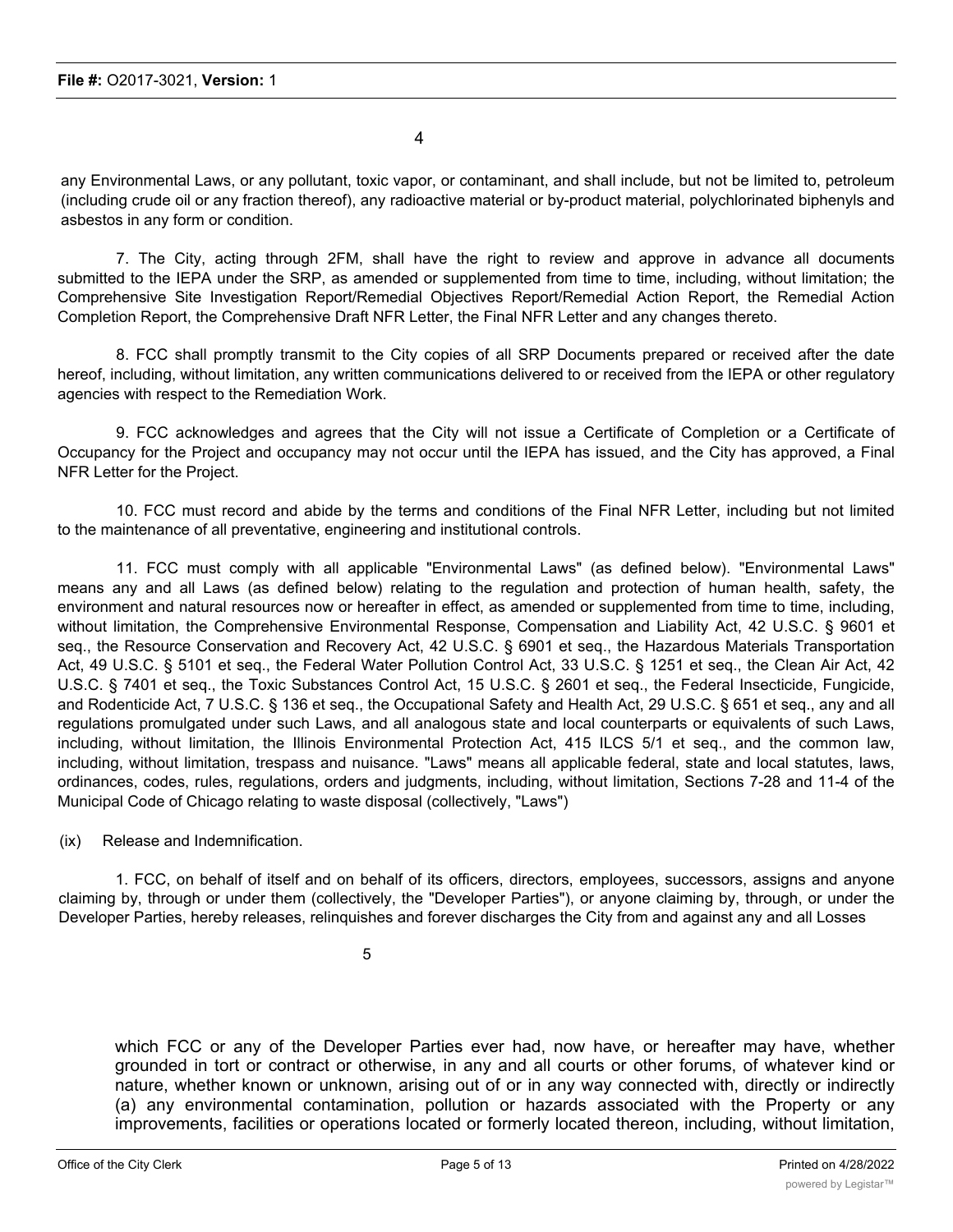any release, emission, discharge, generation, transportation, treatment, storage or disposal of Hazardous Substances, or threatened release, emission or discharge of Hazardous Substances; (b) the structural, physical or environmental condition of the Property, including, without limitation, the presence or suspected presence of Hazardous Substances in, on, under or about the Property or the migration of Hazardous Substances from or to other property, unless the Hazardous Substances migrate from property owned by the City to the Property; (c) any violation of, compliance with, enforcement of or liability under any Environmental Laws, including, without limitation, any Losses arising under CERCLA, and (d) any investigation, cleanup, monitoring, remedial, removal or restoration work required by any federal, state or local governmental agency or political subdivision or other third party in connection or associated with the Property or any improvements, facilities or operations located or formerly located thereon (collectively, "Released Claims"). Furthermore, the Developer shall defend, indemnify, and hold the City harmless from and against any and all Losses which may be made or asserted by any third parties arising out of or in any way connected with, directly or indirectly, any of the Released Claims.

2. The covenant of release set forth in this provision (ix) shall run with the Property, and shall be binding upon all successors and assigns of FCC with respect to the Property, including, without limitation, each and every person, firm, corporation, limited liability company, trust or other entity owning, leasing, occupying, using or possessing any portion of the Property under or through FCC following the date of the Deed. FCC acknowledges and agrees that the foregoing covenant of release constitutes a material inducement to the City's conveying the Property to FCC, and that, but for such release, the City would not have agreed to convey the Property to FCC for the Purchase Price. It is expressly agreed and understood by and between FCC and the City that, should any future obligation of FCC, or any of the Developer Parties, arise or be alleged to arise in connection with any environmental, soil or other condition of the Property, neither FCC, nor any of the Developer Parties, will assert that those obligations must be satisfied in whole or in part by the City because this provision (ix) contains a full, complete and final release of all such claims.

3. This provision (ix) shall survive the closing of the City's conveyance of the Property to FCC and any termination of the Loan agreement (regardless of the reason for such termination).

(x) Reconveyance Deed. Prior to the City's conveyance of the City Property to FCC, FCC shall deliver to the City a special warranty deed for the City Property in recordable form naming the City as grantee, for possible recording in the event FCC defaults under the Loan or the tax credit regulatory agreement(s), and such default is not cured in accordance with the terms of the Loan or the regulatory agreement(s).

6

SECTION 6. Donation Tax Credits. The City hereby approves the conveyance of the City Property. The conveyance of the City Property is approved as a donation to FCC from the City under the Donation Tax Credit Program in connection with the Project. The Authorized Officer is hereby authorized to transfer the tax credits allocated to the City under the Donation Tax Credit Program in connection with the conveyance of the City Property to an entity satisfactory to the Authorized Officer on such terms and conditions as are satisfactory to the Authorized Officer (the "Transfer"). The proceeds, if any, received by the City in connection with the Transfer are hereby appropriated, and the Authorized Officer is hereby authorized to use such proceeds, to make a grant to FCC, in his or her sole discretion, for use in connection with the Project (the "Grant"). Upon the execution and receipt of proper documentation, the Authorized Officer is hereby authorized to disburse the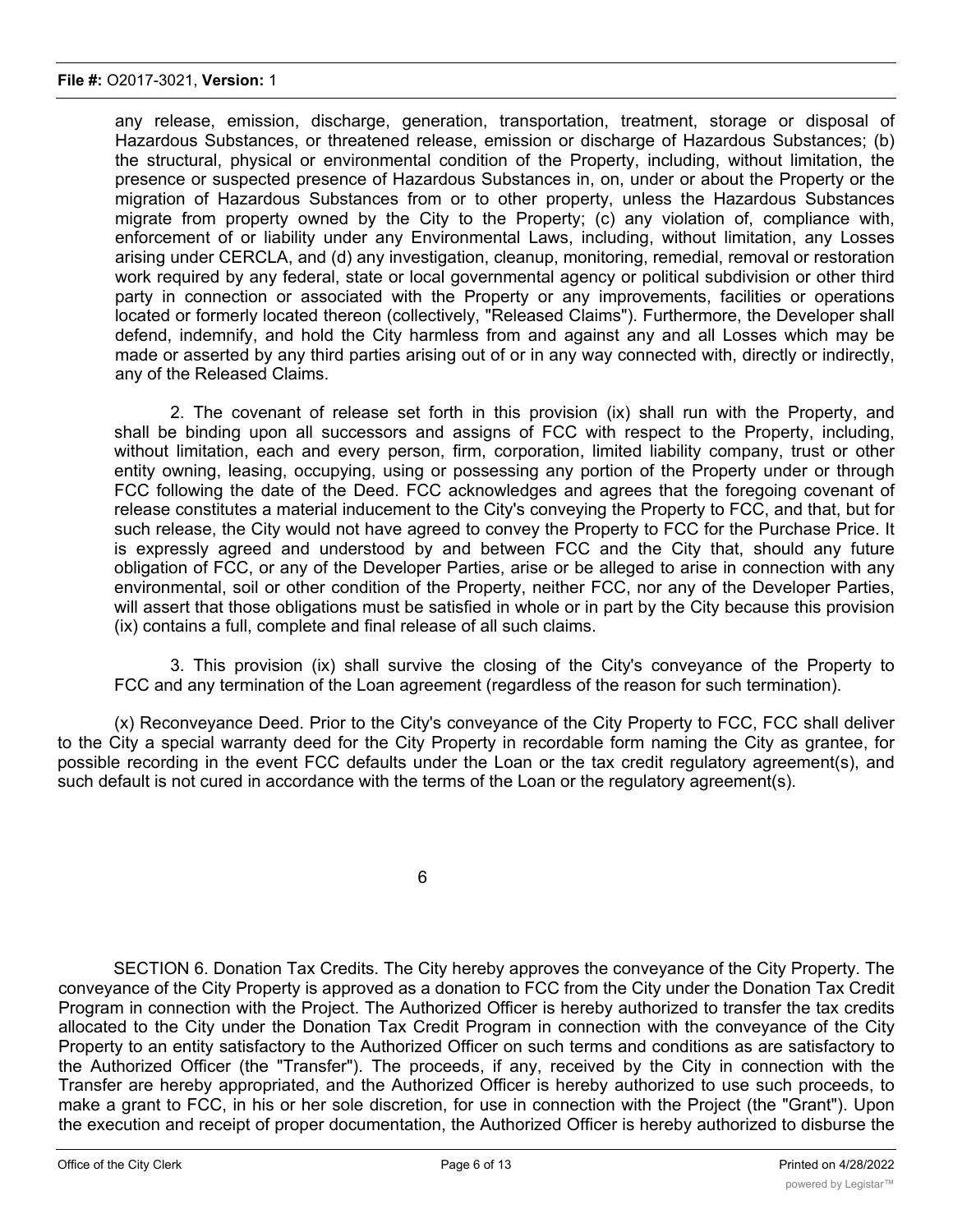proceeds of the Grant to FCC.

SECTION 7. Severance. To the extent that any ordinance, resolution, rule, order or provision of the Municipal Code of Chicago, or part thereof, is in conflict with the provisions of this ordinance, the provisions of this ordinance shall control. If any section, paragraph, clause or provision of this ordinance shall be held invalid, the invalidity of such section, paragraph, clause or provision shall not affect any of the other provisions of this ordinance.

SECTION 8. Effective Date. This ordinance shall be effective as of the date of its passage and approval.

# 7 **EXHIBIT A**

Brainerd Park Apartments Limited Partnership, an Illinois limited partnership, of which Brainerd Park GP, LLC, an Illinois limited liability company, is the sole general partner (of which Full Circle Communities, Inc., an Illinois not-for-profit corporation, is the managing member and Christian Community Health Center, an Illinois not-for-profit corporation, is a member), and others to be hereafter selected as the limited partners.

Acquisition of land and construction of a building containing approximately 36 residential dwelling units to be located generally at 8902-56 South Loomis Street in Chicago, Illinois, for low- and moderate-income families, together with certain common areas and parking.

Source: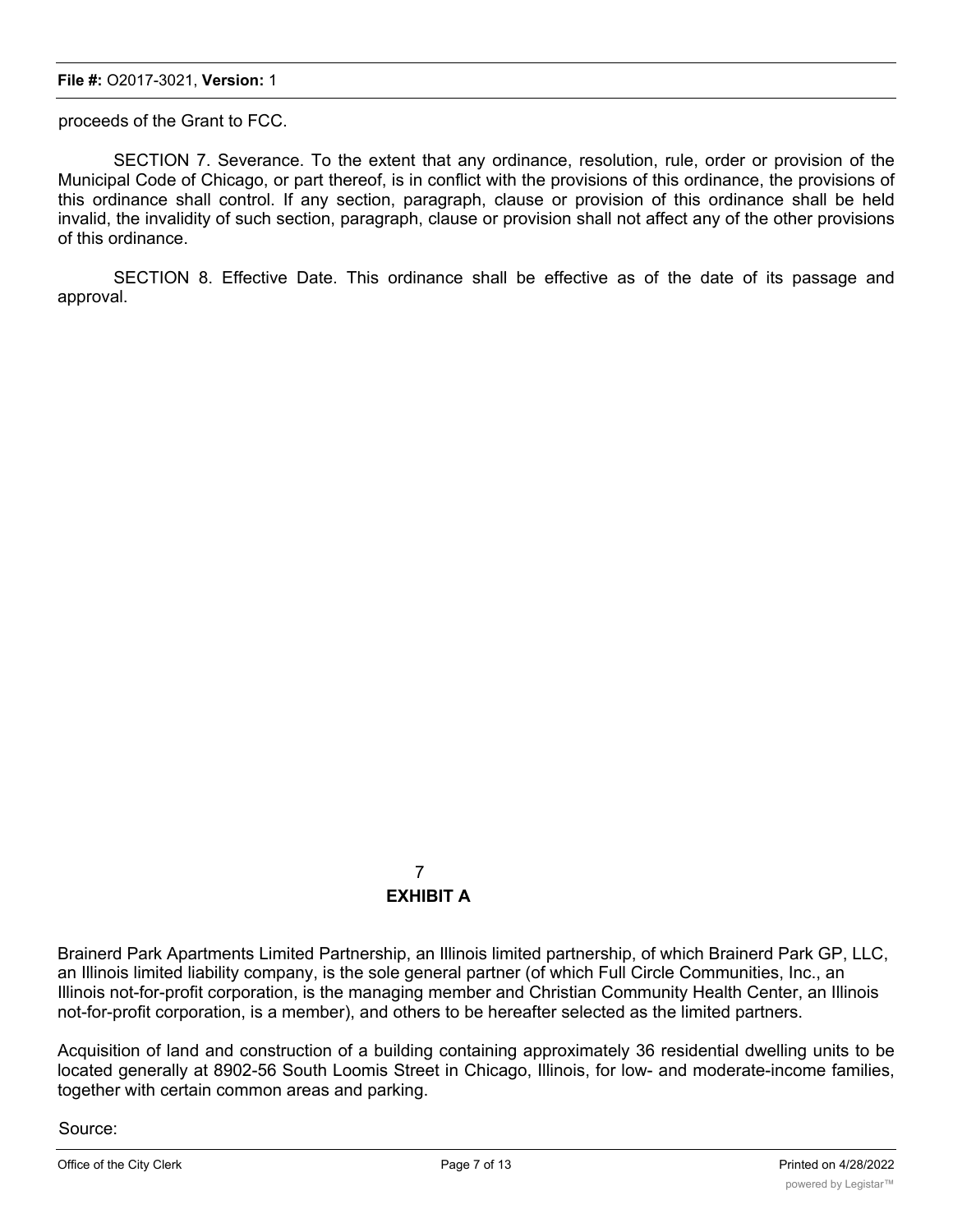Amount: Term: Interest: Security: Multi-Family Program Funds Not to exceed \$1,900,000 Not to exceed 32 years Zero percent per annum Non-recourse loan; mortgage (the "City Mortgage") on the Property

### ADDITIONAL FINANCING

1. Amount: Not to exceed \$6,000,000 (the "Bridge Loan") Term: Not to exceed 30 months, or another term acceptable to the Authorized Officer Source: Capital One, or another entity acceptable to the Authorized Officer Interest: A variable rate of interest not to exceed a rate calculated as 30-day LIBOR plus two and one-half percent (2.50%) per annum, or another interest rate acceptable to the Authorized Officer Security: Mortgage on the Property senior to the lien of the City

Mortgage, and/or such other security acceptable to

the Authorized Officer

2. Amount: Not to exceed \$1,300,000 Term: Not to exceed 20 years, or another term acceptable to the Authorized Officer Source: IFF, or another entity acceptable to the Authorized Officer Interest: A fixed rate of interest not to exceed six percent (6%) per annum, or another interest rate acceptable to the Authorized Officer Security: A mortgage on the Property senior to the City Mortgage, or such other security acceptable to the Authorized Officer

8

Any loan shall carry a fixed rate of interest not to exceed seven percent (7%) per annum, or another interest rate acceptable to the Authorized Officer Any loan to be secured by a mortgage on the Property to be junior to the lien of the City Mortgage, Recapture Mortgage, or such other security acceptable to the Authorized Officer

Approximately \$100

General Partner, or another source acceptable to the Authorized Officer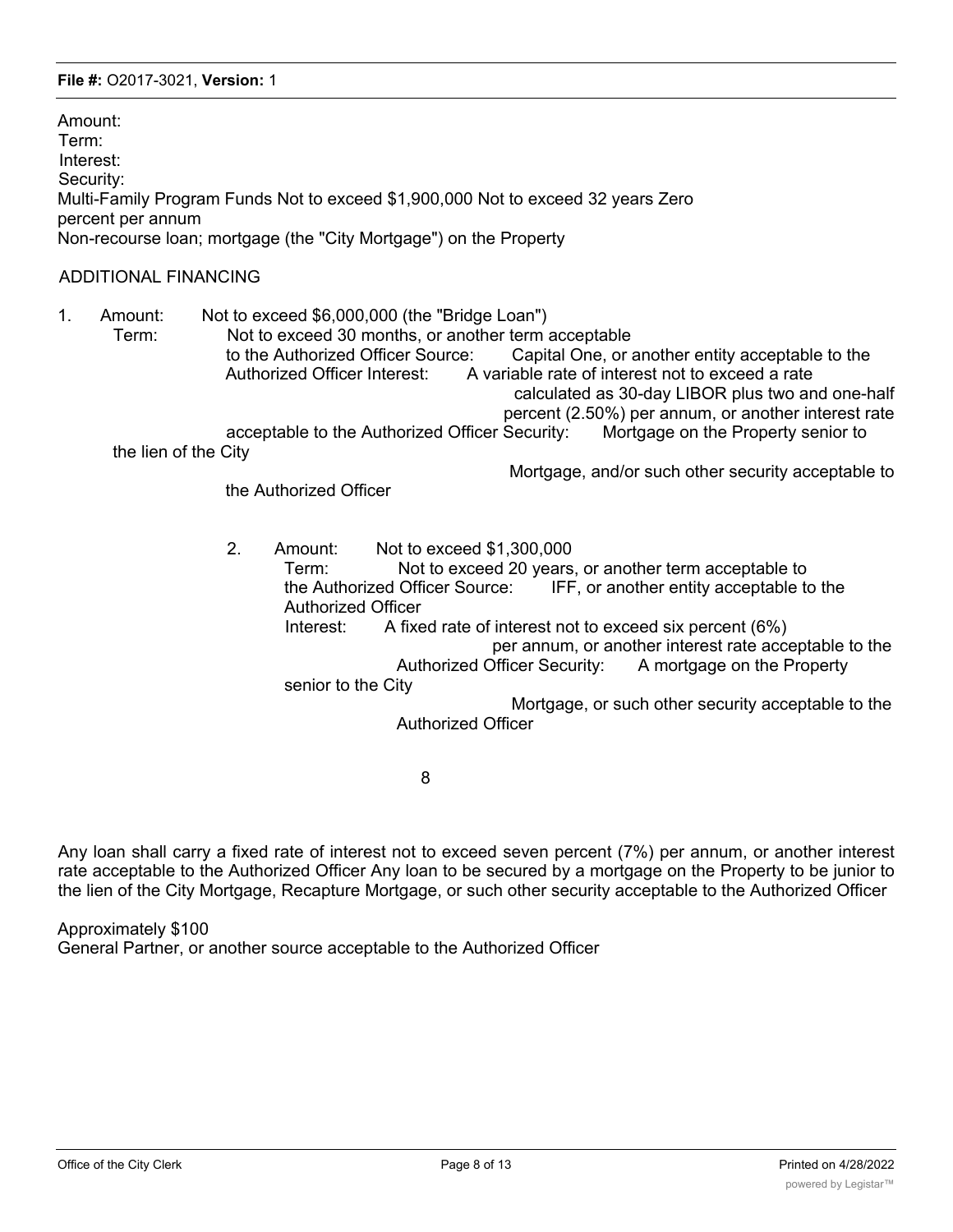**10**

1 J

Low-Income Housing Tax Credit ("LIHTC") Proceeds:

Source:

Amount: Term:

Source:

## Interest: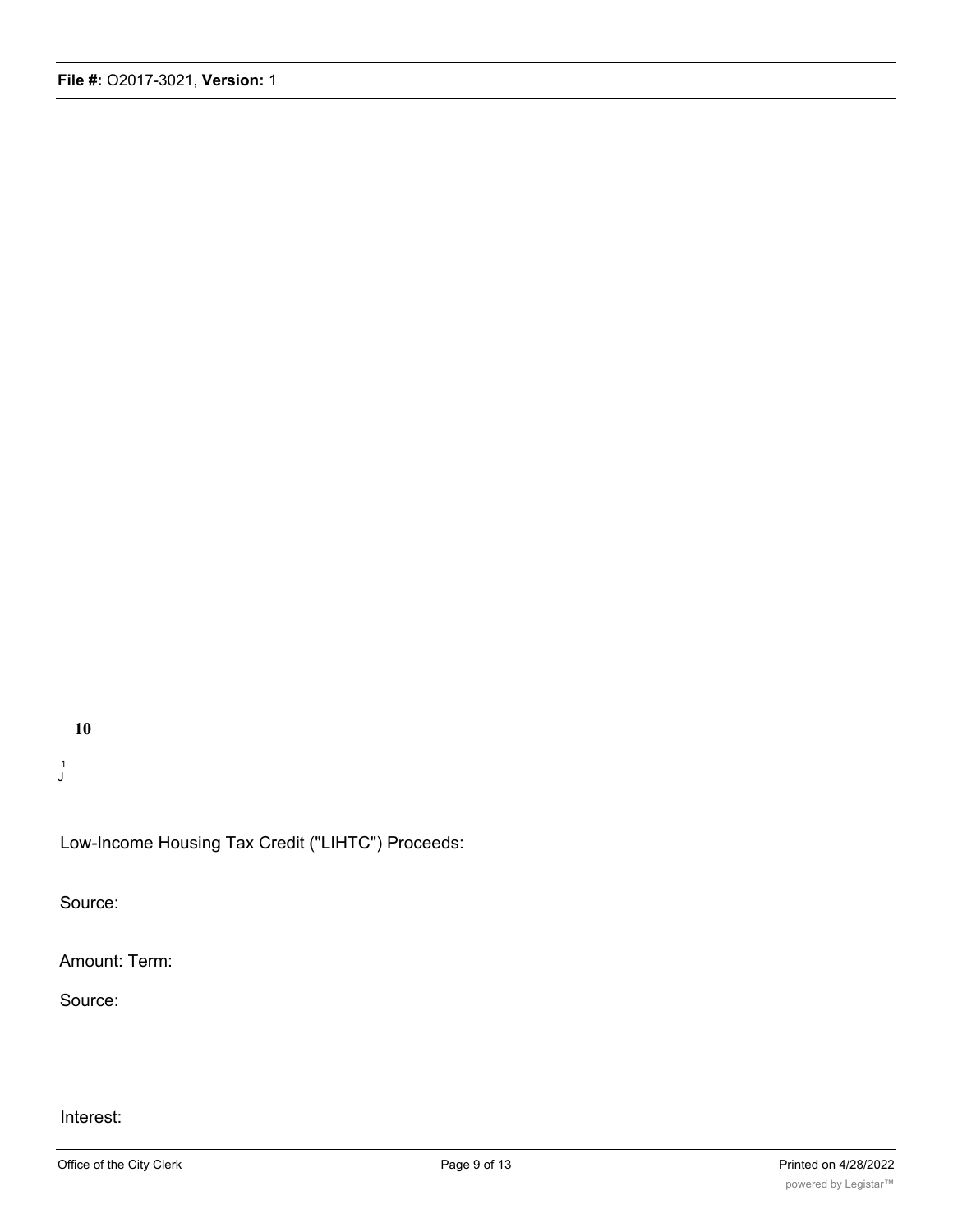Security:

Amount: Term:

Source:

Interest:

Security:

Amount: Term:

Source:

Approximately \$7,239,337, all or a portion of which may be paid on a delayed basis, and all or a portion of which may be used to retire the Bridge Loan To be derived from the syndication of a LIHTC allocation of approximately \$670,376 by the City

#### Approximately \$516,250

Not to exceed 32 years, or another term acceptable to the Authorized Officer

Capital contribution by the General Partner to the Borrower or a loan or loans from FCC to the Borrower or any combination of the foregoing, derived from the proceeds of the transfer of Donation Tax Credits in connection with the Project, or another source acceptable to the Authorized Officer Any loan shall carry a fixed rate of interest not to exceed seven percent (7%) per annum, or another interest rate acceptable to the Authorized Officer Any loan to be secured by a mortgage on the Property to be junior to the lien of the City Mortgage

#### Approximately \$123,892

Not to exceed 32 years, or another term acceptable to the Authorized Officer

Capital contribution by the General Partner to the Borrower or a loan or loans from FCC to the Borrower or any combination of the foregoing, derived from the proceeds of a grant from the Illinois Department of Commerce and Economic Opportunity, or another source acceptable to the Authorized Officer Any loan shall carry a fixed rate of interest not to exceed seven percent (7%) per annum, or another interest rate acceptable to the Authorized Officer Any loan to be secured by a mortgage on the Property to be junior to the lien of the City **Mortgage** 

## Approximately \$540,000

Not to exceed 32 years, or another term acceptable to the Authorized Officer

Capital contribution by the General Partner to the Borrower or a loan or loans from FCC to the Borrower or any combination of the foregoing, derived from the proceeds of a Federal Home Loan Bank grant through the Affordable Housing Program, or another source acceptable to the Authorized Officer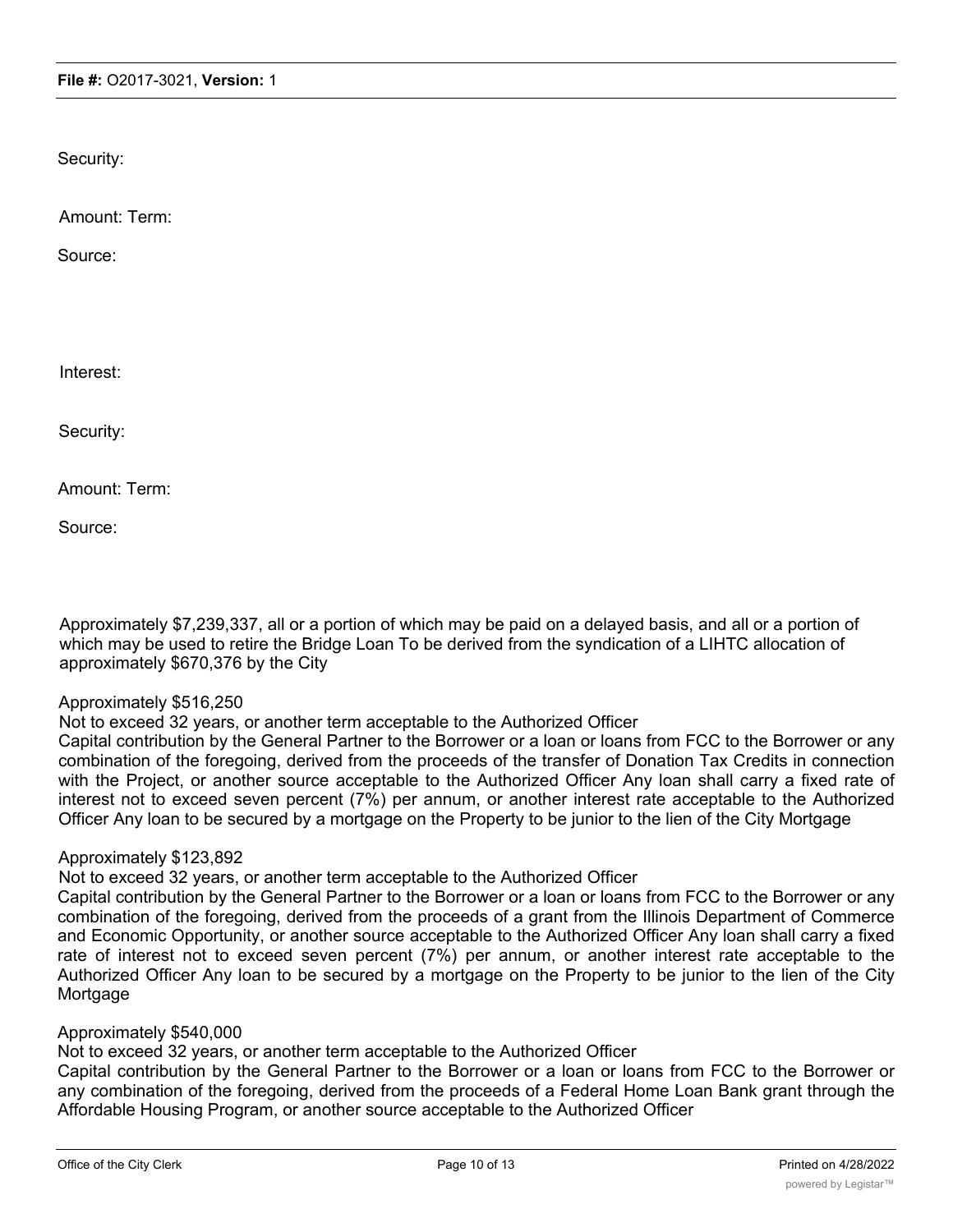**9**

### **EXHIBIT B LEGAL DESCRIPTION OF CITY PROPERTY (Subject to Final Title and Survey)**

LOT 1 (EXCEPT THE NORTH 42.50 FEET THEREOF) AND ALL OF LOTS 2 TO 12, INCLUSIVE, IN BLOCK 9 IN E.L BRAINER'S SUBDIVISION OF TELFORD BURNHAM'S SUBDIVISION (EXCEPT BLOCKS 1 AND 8 THEREOF) OF THE WEST HALF OF THE NORTHWEST QUARTER OF SECTION 5, TOWNSHIP 37 NORTH, RANGE 14, EAST OF THE THIRD PRINCIPAL MERIDIAN, IN COOK COUNTY, ILLINOIS.

Commonly known as: 8902-8956 South Loomis Street, Chicago, Illinois

P.I.N.s: 25-05-119-016-0000 25-05-119-018-0000 25-05-119-019-0000 25-05-119- 020-0000 25-05-119-021-0000 25- 05-119-022-0000 25-05-119-023- 0000 25-05-119-026-0000 25-05- 119-027-0000 25-05-119-028- 0000 25-05-119-030-0000 25-05- 119-031-0000

**11**

CITY OF CHICAGO

OFFICE OF THE MAYOR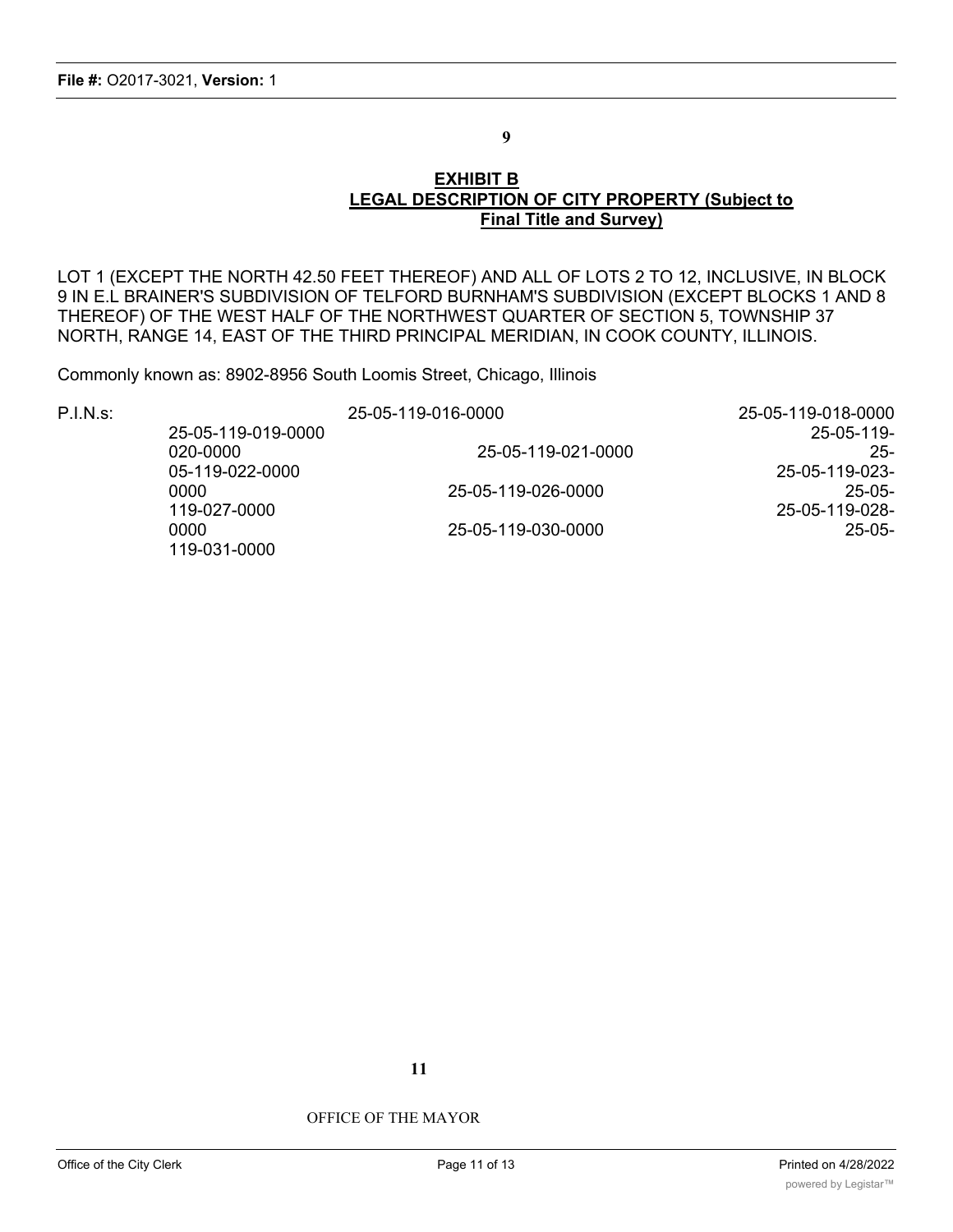RAHM EMANUEL MAYOR

CITY OF CHICAGO

March 29, 2017

# TO THE HONORABLE, THE CITY COUNCIL OF THE CITY OF CHICAGO

Ladies and Gentlemen:

At the request of the Commissioner of Planning and Development, I transmit herewith ordinances authorizing the conveyance of city-owned property, together with the execution of multi-family loan agreements.

Your favorable consideration of these ordinances will be appreciated.

Mayor

Very truly yours,

## **CHICAGO April 19,2017 To the President**

## **and Members of the City Council: Your Committee on Finance having had under consideration**

An ordinance authorizing the Commissioner of the Department of Planning and Development to enter into and execute a Loan Agreement with Brainerd Park Apartments Ltd. Partnership.

02017-3021

Amount of Loan not to exceed: